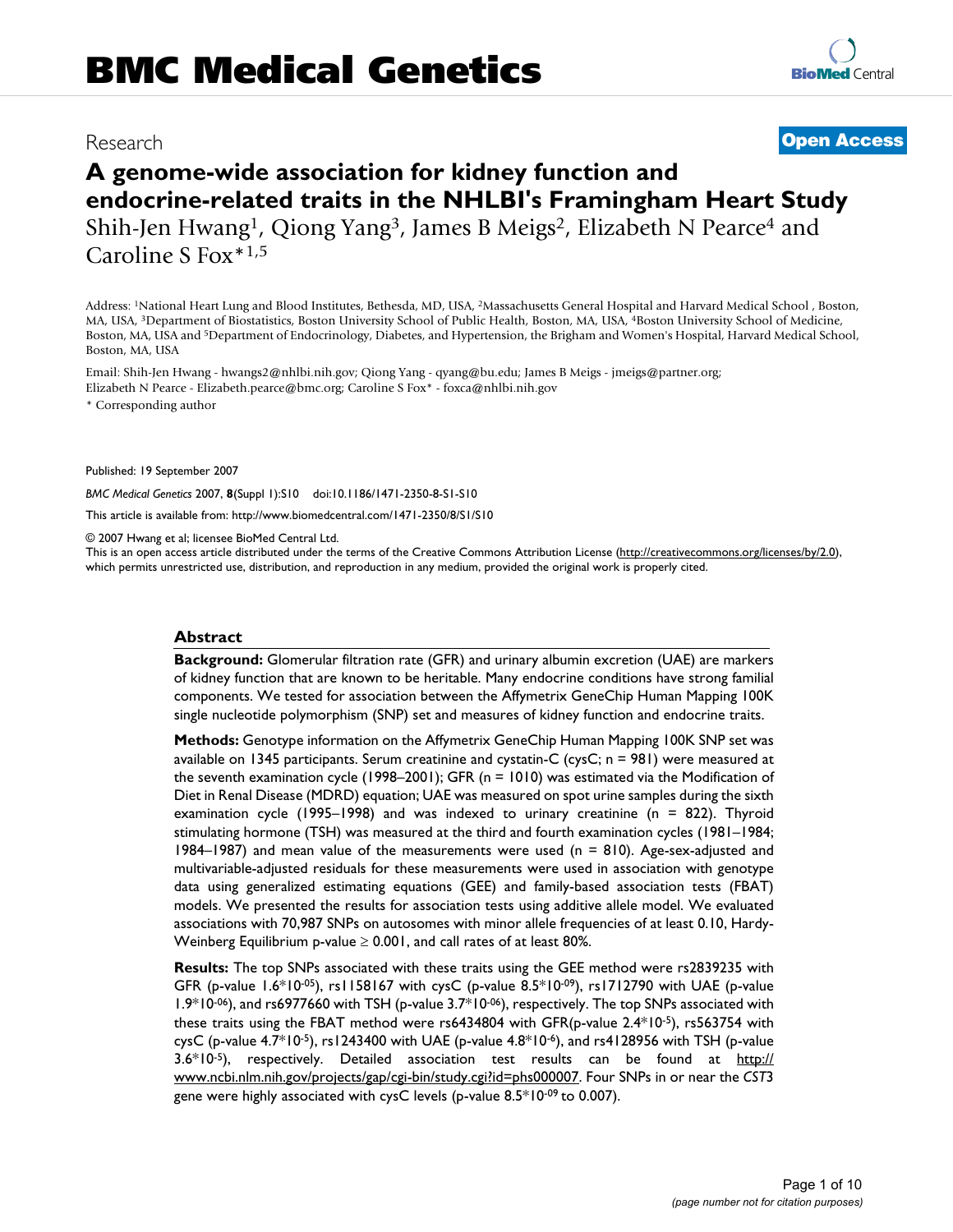**Conclusion:** Kidney function traits and TSH are associated with SNPs on the Affymetrix GeneChip Human Mapping 100K SNP set. These data will serve as a valuable resource for replication as more SNPs associated with kidney function and endocrine traits are identified.

# **Background**

Kidney disease affects 19 million adults in the United States [1]. Chronic kidney disease (CKD) is associated with cardiovascular disease [2-4], stroke [5], peripheral arterial disease [5,6], and all-cause mortality [7,8]. CVD risk factors are associated with the development of kidney disease [9], and the prevalence of traditional and novel CVD risk factors is elevated among those with kidney disease [7,10]. Urinary albumin excretion (UAE) is an early marker of kidney function that predicts CKD progression [11-14]. While glomerular filtration rate (GFR) and UAE are both measurements for kidney function, they represent different phenotypes and identify different subsets of at-risk individuals [15].

Genetic factors play a role in the progression of renal disease. Familial aggregation of end-stage renal disease has been identified [16]. Linkage analyses of kidney function have been conducted [17-21], and novel loci have been mapped to chromosomes 1 [18], 2 [21,22], 3 [17], 7 [22], 10 [19,20,22], and 18 [22]. In the Framingham Heart Study, we have shown that kidney function is heritable [23], suggesting a role for genetic mechanisms in its etiology. Results of the linkage study from the Framingham Heart Study suggested linkage between kidney disease and a locus on chromosome 4 with a LOD score of 2.2 [23]. Familial clustering of UAE has been observed in siblings of subjects with diabetes [24], and UAE has been shown to be heritable among the offspring of diabetic subjects [25]. Genome-wide linkage analyses have mapped novel loci to chromosomes 12 [26] and 19 [26] among families enriched for hypertension. Among families with more severe forms of nephropathy, suggestive evidence for linkage has been found on chromosome 10p [27] and 9q31– 32 [28]. In the Framingham Heart Study, we observed a LOD score of 2.2 for UAE on chromosome 8 [29].

Thyroid disease, including Hashimoto's thyroiditis and Graves' disease, has a known familial component [30], and the same genes may underlie both conditions [31]. Measures of thyroid function have been shown to be heritable [32-34], and linkage has been reported to chromosome 18 for autoimmune thyroid disease in at least 2 studies [35,36].

As part of the Framingham Heart Study 100K Project, we sought to test the relation of multiple kidney and endocrine traits to 70,987 SNPs. In this manuscript, we focus the results of association studies for GFR, UAE, cysC, and

thyroid stimulating hormone (TSH), a sensitive measure of thyroid function.

## **Methods**

Overall, 1345 participants were genotyped for the Affymetrix GeneChip Human Mapping 100K SNP set. For this manuscript, we focused on GFR from examination 7, UAE from examination 6, serum cysC from examination 7, and mean TSH from examinations 3 and 4. Phenotypes were available in 1010 participants for GFR at exam cycle 7, 822 participants for UAE at exam cycle 6, 981 participants for cysC at exam cycle 7, and 810 participants for mean TSH at exam cycles 3 and 4. Details about the selection process and genotyping are provided in the Overview [37]. Age-sex- and multivariable-adjusted residuals were generated; we present here only the results for multivariable-adjusted traits (all available results can be found in the website [http://www.ncbi.nlm.nih.gov/projects/gap/cgi](http://www.ncbi.nlm.nih.gov/projects/gap/cgi-bin/study.cgi?id=phs000007)[bin/study.cgi?id=phs000007](http://www.ncbi.nlm.nih.gov/projects/gap/cgi-bin/study.cgi?id=phs000007)). We evaluated associations with 70,987 SNPs on autosomes with minor allele frequencies of at least 0.10, HWE p-value  $\geq$  0.001, and genotypic call rates of at least 80%.

#### *Phenotype assessment*

Serum creatinine was measured using the modified Jaffe method at exams 2 (1978–1981), 5 (1991–1995), 6 (1995–1998), and 7 (1998–2001), and glomerular filtration rate (GFR) was estimated using the simplified Modification of Diet in Renal Disease Study equation [38,39]. CKD was defined based on the National Kidney Foundation Kidney Disease Outcome Quality Initiative working group, and modified slightly as previously described [9]. Urinary albumin concentration (UAE) was measured by immuno-turbidmetry (Tina-quant Albumin assay; Roche Diagnostics, Indianapolis, IN) during the sixth examination cycle (1995–1998). Urinary albumin was indexed to urinary creatinine (as the urine albumin/creatinine ratio, UACR) in order to account for differences in urine concentration. UACR is a validated and reliable single-sample measure of urinary albumin excretion and is highly correlated with albumin excretion rates assessed by 24-h urine collection [40,41]. Cystatin-C (cysC) was measured using particle enhanced immunonephelometry (Dade Behring BN 100 nephelometer; Dade Behring – Cystatin C reagent) with an inter-assay and intra-assay coefficient of variation of 3.3 and 2.4%, respectively. We have previously published correlates of CKD in the Framingham Heart Study, including hypertension, diabetes, smoking, obesity, and low HDL cholesterol [9,42].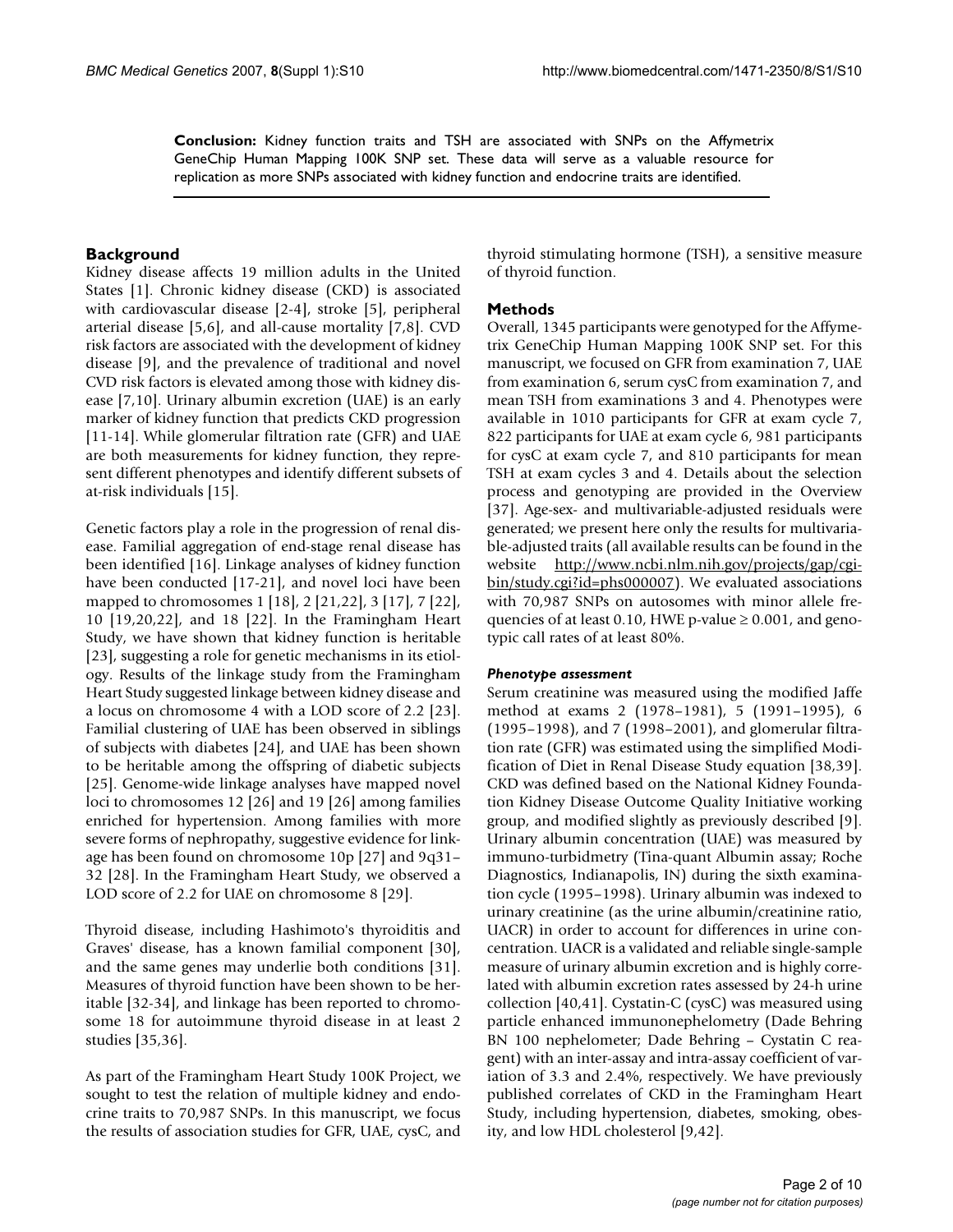TSH was measured using a chemoluminescence assay (London Diagnostics, Eden Prairie, Minn) with a lower limit of detection of 0.01 mU/L. Luteinizing hormone (LH), follicle stimulating hormone (FSH), and dehydroepiandrosterone sulfate (DHEAS) were measured as previously described [43,44]. Briefly, DHEAS concentrations were measured on serum samples via radioimmunoassay (Diagnostic Products Corp, CA). Calcium and phosphorous were measured at the second examination cycle using a standard colorimetric method (Roche Diagnostics, Alameda, CA), and uric acid was measured at the second examination cycle using an autoanalyzer with a phosphotungstic acid reagent.

#### *Genotyping*

Genotyping was performed using the 100K Affymetrix GeneChip. Please see the Overview [37] for details.

#### *Statistical methods*

Phenotypes used for the analysis were created by generating normalized residuals. We generated both age-sex adjusted and multivariable adjusted residuals for each trait. Table 1 shows the covariates included in the multivariable adjustment; all data in this manuscript represents the multivariable-adjusted traits. All association analyses were performed using the generalized estimating equations or family based association tests; details are provided in the Overview [37]. Methods to verify family structure, generate identity-by-descent for these 1345 participants with genotype information as well as the markers used for linkage analysis, is detailed in the Overview [37]. To assess the clustering of significance between each SNP and phenotypes that were repeatedly measured in several examination cycles (see the third table in this article), we generated the geometric mean of p-values for SNPs that fit the following criteria: at least 4 out of 6 p-values of <0.01 in GEE or FBAT analyses for 6 GFR traits (change in serum creatinine from exam 2 to 7; GFR at exam 2; GFR at exam 5; GFR at exam 6; GFR at exam 7; mean GFR exams 2, 5, 6, 7); one out of two UACR traits (UACR; UACR in a sample enriched for hypertension); three out of three of TSH traits (TSH at exam 3; TSH at exam 4; mean TSH at exams 3 and 4). Among the GFR traits, Pearson correlation coefficients ranged from 0.18 (p < 0.001) between GFR at exam 2 and exam 7, to 0.77 (p < 0.001) for the mean of GFR at exams 2, 5, 6, and 7 and GFR at exam 7. Linkage analysis was performed using the variance components methods on a subset of 100K markers and Marshfield short-tandem repeats; please see the Overview [37] for more details. Partial  $\mathbb{R}^2$ , the adjusted percentage of the phenotype variation explained by the genotype variation, was estimated by subtracting the adjusted  $\mathbb{R}^2$  value for a model that excludes the genotype from the R2 value for a model that includes the genotype.

#### **Results**

A description of all traits and phenotypes, including relevant examination cycles and multivariable-adjustments, is presented in Table 1. The median eGFR among individuals with CKD in our sample is 53.7 ml/min/1.73 m2. Table 2a presents the top 25 SNPs with the lowest p-values obtained via GEE for GFR, cysC, UAE, and mean TSH; additional results can be found on the National Center for Biotechnology Information website [http://](http://www.ncbi.nlm.nih.gov/projects/gap/cgi-bin/study.cgi?id=phs000007) [www.ncbi.nlm.nih.gov/projects/gap/cgi-bin/](http://www.ncbi.nlm.nih.gov/projects/gap/cgi-bin/study.cgi?id=phs000007) [study.cgi?id=phs000007](http://www.ncbi.nlm.nih.gov/projects/gap/cgi-bin/study.cgi?id=phs000007). The top SNP associated with GFR, cysC, and UAE were rs2829235 (p-value 1.6\*10-05), rs1158167 (p-value 8.5\*10-09) near the cysC precursor gene family (*CST*3, *CST*4, *CST*9), and rs1712790 (p-value  $1.9*10<sup>-06</sup>$ , respectively (Table 2a). The top SNP to be associated with mean TSH was rs6977660 (p-value 3.7\*10-06). Three SNPs were not shown on Table 2a due to the linkage disequilibrium (LD) ( $r^2 > 0.8$ ) with the other top SNPs. These three SNPs were significantly associated with UAE at exam 6:  $rs9305355$  (p-value  $2.1*10^{-5}$ ) in LD with rs9305354, rs725304 (p-value 2.5\*10-5) in LD with rs723464, and rs725307 (p-value 3.2 \*10-5) in LD with rs723464. Table 2b presents the top SNPs based on the FBAT procedure. One SNP,  $rs10511594 (p = 9.0 * 10^{-5})$ was in LD ( $r^2$  > 0.8) with rs7865184 ( $p = 4.0*10^{-5}$ ) for mean TSH.

Table 2c presents all traits examined with LOD scores of at least 2.5. One locus on chromosome 1 (nearest marker on the 100K GeneChip, rs10489578) was linked to GFR with a LOD score of 3.08. We observed a LOD score of 4.28 for uric acid to chromosome 2 (nearest marker rs10495487), a location we have previously identified using Marshfield linkage analysis to uric acid [45].

Table 3 presents the top SNPs for our multiple phenotype analysis for GFR, UAE, and TSH with a total of 24 SNPs showing consistently significant associations with multiple related phenotypes. Tables 4a and 4b present results looking at replication of genes that have been associated with kidney traits in the published literature. Four SNPs in or near the *CST*3 gene were highly correlated with cysC levels (p-value 8.5\*10-09 to 0.007). All four SNPs have minor allele frequencies greater than 10% and none were in linkage disequilibrium (defined by  $R^2 > 0.8$ ) as shown on Table 4. The proportion of the cysC variation that can be explained by these SNPs is shown in Table 4. rs1158167 accounts for 2.5% of the cysC variation. We found nominal significance between a SNP near the *APOE* gene and CKD  $(p = 0.04)$ .

#### *Additional findings*

We also identified several other plausible candidate genes that appear in our list of top 500 SNPs for each trait (see [http://www.ncbi.nlm.nih.gov/projects/gap/cgi-bin/](http://www.ncbi.nlm.nih.gov/projects/gap/cgi-bin/study.cgi?id=phs000007)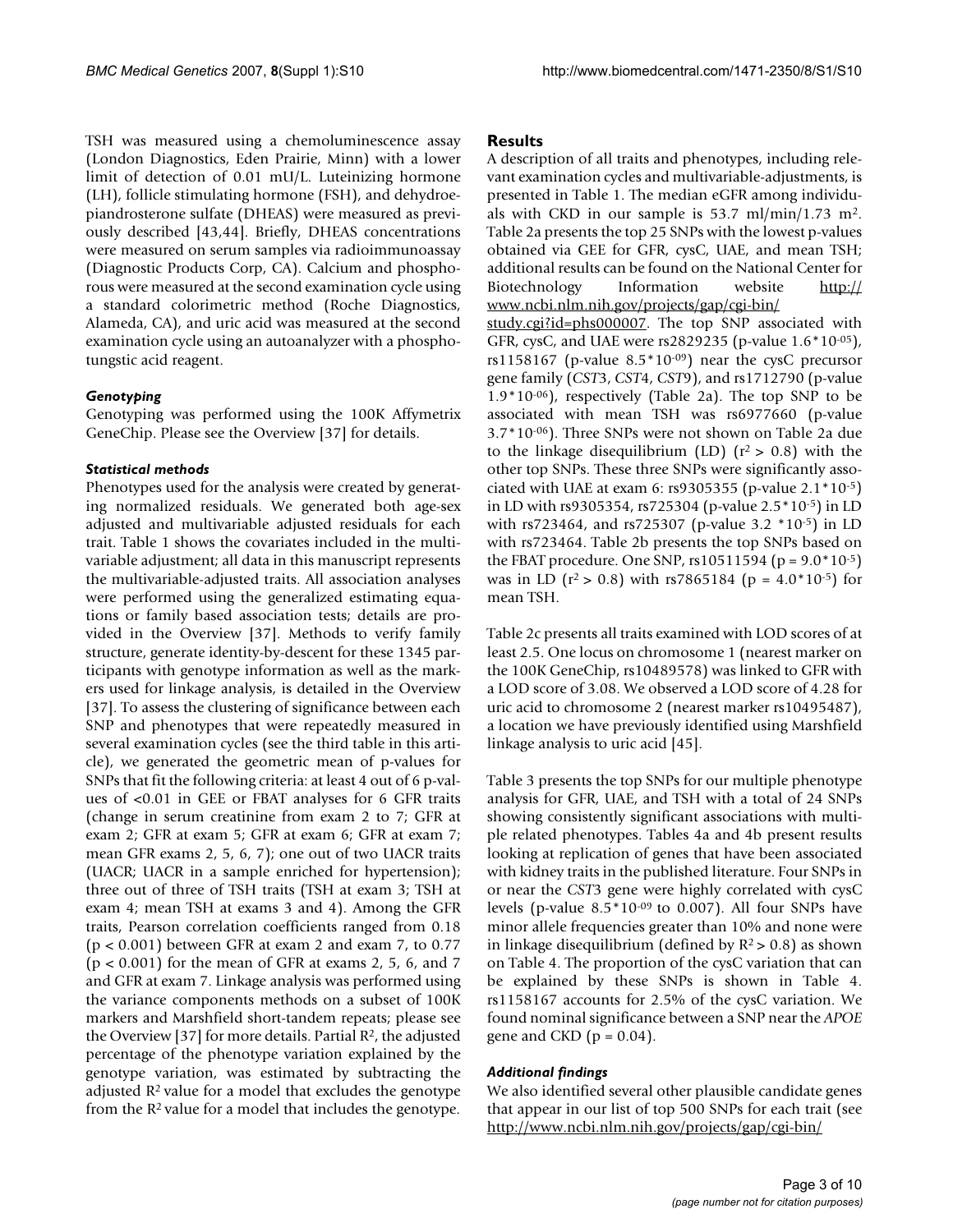| Trait                                                                     | Sample size  | Exam cycle/s |                 |                                                                                            |
|---------------------------------------------------------------------------|--------------|--------------|-----------------|--------------------------------------------------------------------------------------------|
|                                                                           |              | Offspring    | Original Cohort | Adjustment <sup>†</sup>                                                                    |
| Serum Creatinine                                                          | 840-1010     | 2, 5, 6, 7   | 0               | Age and sex; multivariable*                                                                |
| Change in serum creatinine                                                | 854          | 2.7          |                 | Age and sex; multivariable*                                                                |
| Glomerular Filtration Rate (GFR)                                          | 840-1010     | 2.5.6.7      | 0               | Age and sex; multivariable*                                                                |
| Chronic Kidney Disease                                                    | 1010         |              | 0               | Age and sex; multivariable*                                                                |
| Cystatin C                                                                | 981          | 7            | 0               | Age and sex; multivariable*                                                                |
| Uric acid                                                                 | $912 - 1031$ | 1.2          |                 | Age and sex; multivariable*                                                                |
| Urinary Albumin Excretion                                                 | 822          | 6            | 0               | Age and sex; multivariable*                                                                |
| Urinary Albumin Excretion $\geq 30$ mg/g;<br>Hypertension-enriched sample | 532          | 6            | $\Omega$        | Age and sex; multivariable*                                                                |
| Serum Calcium                                                             | 906          |              | 0               | Age and sex; age, sex, serum creatinine                                                    |
| Serum Phosphorus                                                          | 911          |              | 0               | Age and sex; age, sex, and serum creatinine                                                |
| Thyroid stimulation hormone (TSH)                                         | 883          |              | 0               | Age and sex; age, sex, body mass index, smoking, menopausal status, thyroid<br>hormone use |
| Mean of TSH exam 3 & 4                                                    | 810          | 3, 4         | 0               | Age and sex; age, sex, body mass index, smoking, menopausal status, thyroid<br>hormone use |
| Luteinizing hormone (LH) **                                               | 508          | 3            | 0               | Age and multivariable***                                                                   |
| Follicle stimulating hormone (FSH) <sup>**</sup>                          | 509          | З            | 0               | Age and multivariable***                                                                   |
| Dehydroepiandrosterone sulfate (DHEAS)                                    | 850          | 3            | 0               | Age and sex; multivariable***                                                              |

#### **Table 1: Traits names, Framingham Heart Study examination cycle, and multivariable adjustments**

\*Multivariable adjustment include age, sex, systolic blood pressure, hypertension treatment, HDL-cholesterol, smoking, diabetes, body mass index \*\*Men and post-menopausal women only with natural menopause not using hormone replacement treatment or oral contraceptive pills

\*\*\* Age, diabetes mellitus, impaired fasting glucose, smoking, systolic blood pressure, diastolic blood pressure, body-mass index, hypertension treatment, prevalent cardiovascular disease, total cholesterol/HDL ratio and alcohol intake

[study.cgi?id=phs000007\)](http://www.ncbi.nlm.nih.gov/projects/gap/cgi-bin/study.cgi?id=phs000007). For GFR, we identified *LRP1B* (GEE p-value = 0.0006, rs1049688), *ADRBK2* (GEE pvalue = 0.002, rs1048312), *APOB* (GEE p-value = 0.003, rs1048312), several genes in the chromosome 17 cytokine gene cluster including *CCL3*, *CCL4*, and *CCL18* (GEE pvalue 0.004, rs1818816), *SCARB1* (GEE p-value = 0.004, rs1902569), *NFKB1* (FBAT p-value = 0.001, rs230489), *TGFB1* (FBAT p-value = 0.003, rs2072239), and *PPARG* (FBAT p-value =  $0.005$ , rs709157). For UAE, we also identified a SNP in the *LRP1B* gene (GEE p-value = 0.004, rs1049687). For cysC, we identified SNPs in the *LRP1B* gene (GEE p-value = 0.001, rs1463615), *ANGPT1* (GEE pvalue = 0.005, rs4354281), *NFKB1* (FBAT p-value = 0.004, rs2991716), and *PPARG* (FBAT p-value = 0.004, rs1051041). For mean TSH, we identified SNPs in *ADRBK2* (GEE p-value = 0.002, rs3888397), *TRHDE* (GEE p-value = 0.002, rs2044305) and *DIO2* (GEE p-value = 0.003, rs54566), the *SCD*4 gene (rs10516679 GEE pvalue = 0.0007 FBAT p-value = 0.02), *VLDLR* (FBAT pvalue = 0.002, rs4084415) and *APOBEC2P* (FBAT p-value  $= 0.005$ , rs722442).

#### **Discussion**

In our analysis of kidney-related traits, we have found strong evidence for association between multiple kidneyrelated traits and TSH with SNPs on the Affymetrix 100K GeneChip. We found strong evidence for association between cysC levels and 4 SNPs in or near the *CST*3 gene. For UAE, we observed strong association with *ADAM23*, a gene involved in the metalloproteinase family, which may be involved in the pathophysiology of glomerulosclerosis [46], and *PCDH9*, a gene that is a member of the cadherin

superfamily. For TSH, we observed significant association with the *HSPA4L* gene with a mean p-value for all three TSH measurements, a gene that is part of the heat shock protein family, which may be involved in the pathophysiology of thyroid disease [47]. We also observed association with the *SCD*4 gene, a gene involved in the conversion of saturated to monounsaturated fatty acids; TSH is an important correlate of lipid levels [48].

In our linkage results, we observed a region we have previously noted for uric acid [45], albeit with a significantly higher LOD score. We identified a LOD score of 2.78 on chromosome 3, approximately 18 Mb away from a region previously noted in association with kidney function in hypertensive individuals [17], a region that lies within our 1.5 support LOD interval. We also report novel loci for GFR and TSH.

We show significant association between cysC levels and the *CST*3 gene, an observation that has been previously noted [49]. Our top SNP reaches genome-wide significance, and may represent a true finding. In our candidate gene approach, we found nominal significance for a SNP near the *APOE* gene, a gene that has been associated with CKD [50]. Unfortunately, poor coverage of the *APOE* gene by the Affymetrix 100K Genechip precluded a more indepth test of association with SNPs in the *APOE* gene and CKD.

Strengths of our study lie in our assessment of multiple measures of kidney function and endocrine traits in a sample unselected for these traits, thus reducing bias. We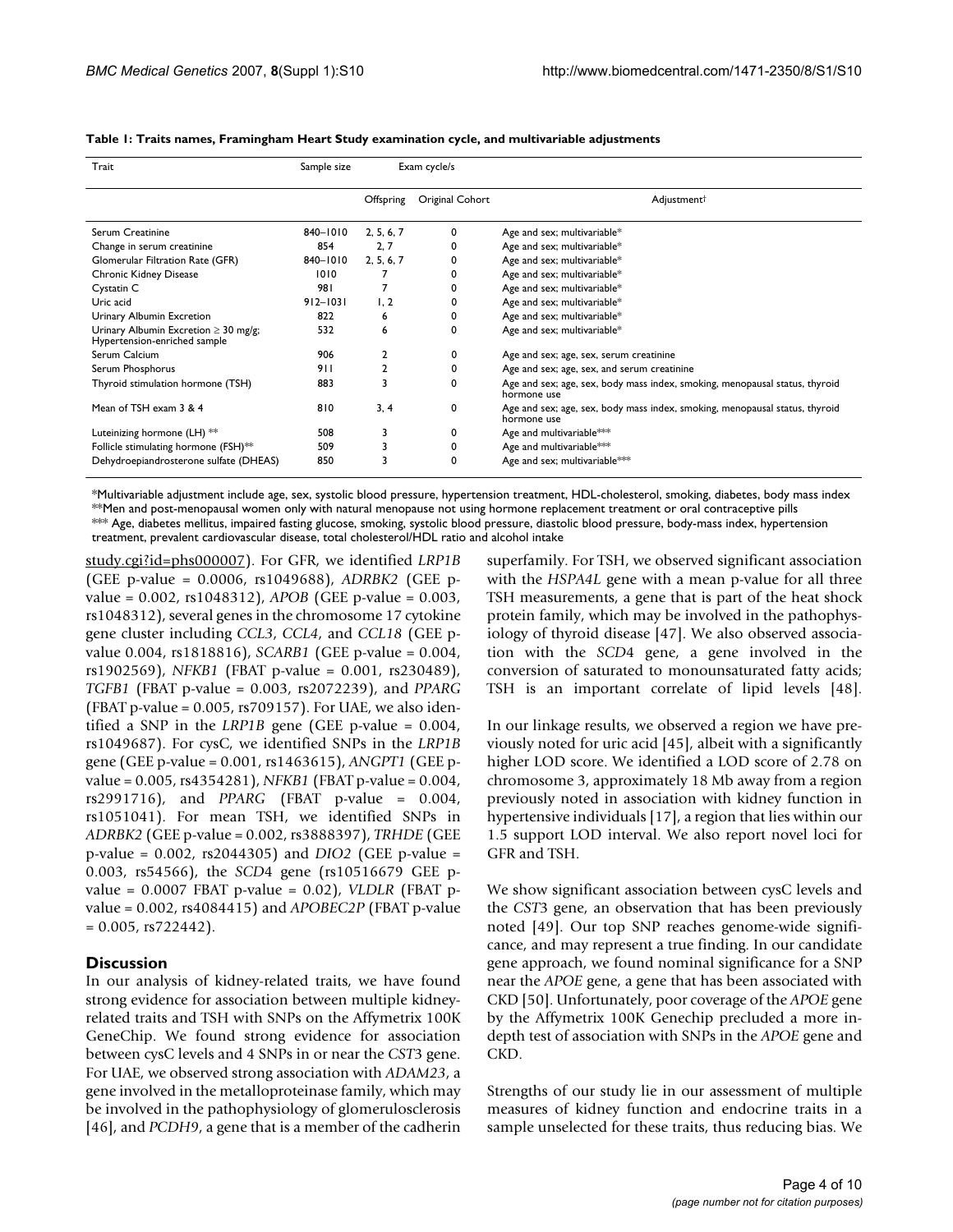**Table 2: Most significant results for GFR (examination 7), UAE (examination 6), cysC (examination 7), and mean TSH (examinations 3 and 4) by GEE (2a), FBAT (2b) and linkage (2c) analyses**

2a. Top 25 SNPs for association with GFR (examination 7), UAE (examination 6), cysC (examination 7), and mean TSH (examinations 3 and 4) based<br>on the lowest p value of the GEE test. Corresponding phenotype names on the web

| <b>TRAIT</b> | <b>SNP</b> | <b>Physical Location (Mb)</b> | Chromosome      | P value - FBAT | P value - GEE | <b>GENE</b>       |
|--------------|------------|-------------------------------|-----------------|----------------|---------------|-------------------|
| CysC         | rs1158167  | 23,526,189                    | 20              | 0.006          | $8.5*10-09$   | CST9L CST9 CST3   |
| <b>UAE</b>   | rs1712790  | 114,126,679                   | П               | 0.014          | $1.9*10-06$   | FAM55B            |
| <b>TSH</b>   | rs6977660  | 19,578,720                    | 7               | 0.010          | $3.7*10-06$   |                   |
| <b>TSH</b>   | rs9322817  | 105,338,926                   | 6               | 0.502          | $6.5*10-06$   | <b>HACE1</b>      |
| TSH          | rs10499559 | 21,882,699                    | 7               | 0.068          | $8.3*10-06$   | RAPGEF5           |
| <b>UAE</b>   | rs9305354  | 28,397,067                    | 21              | 0.013          | $8.4*10-06$   |                   |
| CysC         | rs2145231  | 23,573,547                    | 20              | 0.011          | $1.1*10-05$   | CST9 CST3 CST4    |
| <b>UAE</b>   | rs723464   | 133,940,196                   | 4               | 0.000          | $1.1*10-05$   |                   |
| <b>UAE</b>   | rs2113379  | 207, 177, 180                 | $\overline{2}$  | 0.003          | $1.4*10-05$   | ADAM23            |
| GFR          | rs2839235  | 46,625,020                    | 21              | 0.055          | $1.6*10-05$   | PCNT <sub>2</sub> |
| <b>TSH</b>   | rs10493147 | 129,095,104                   | 4               | 0.040          | $2.1*10-05$   | HSPA4L            |
| <b>TSH</b>   | rs784490   | 39,148,534                    | 3               | 0.005          | $2.8*10-05$   | TTC21A            |
| <b>UAE</b>   | rs278021   | 6,698,929                     | $\mathsf{I}$    | 0.958          | $2.9*10-05$   | <b>DNAJCII</b>    |
| <b>UAE</b>   | rs1856190  | 33,598,615                    | 9               | 0.127          | $3.0*10-05$   |                   |
| UAE          | rs10485409 | 91,562,132                    | 6               | 0.147          | $3.1*10-05$   |                   |
| <b>UAE</b>   | rs2785980  | 216,088,914                   | $\mathbf{I}$    | $4.8*10-04$    | $3.7*10-05$   |                   |
| <b>UAE</b>   | rs837678   | 191,168,583                   | 3               | 0.012          | $3.8*10-05$   | <b>LEPRELI</b>    |
| GFR          | rs3095160  | 49,844,269                    | $\overline{13}$ | 0.002          | $3.8*10-05$   |                   |
| <b>UAE</b>   | rs2761171  | 99,278,898                    | 13              | 0.078          | $4.1*10-05$   | <b>CLYBL</b>      |
| <b>GFR</b>   | rs10507344 | 24,623,069                    | 3               | 0.017          | $4.1*10-05$   | PABPC3            |
| GFR          | rs890945   | 157,924,801                   | 5               | 0.036          | 4.7*10-05     |                   |
| <b>UAE</b>   | rs10502192 | 114,127,562                   | П               | 0.051          | 4.9*10-05     | FAM55B            |
| <b>GFR</b>   | rs10489639 | 157,492,600                   | $\mathbf{I}$    | 0.194          | $4.9*10-05$   | CD48              |
| TSH          | rs9308765  | 118,759,439                   | $\overline{2}$  | 0.353          | $5.1*10-05$   |                   |
| <b>TSH</b>   | rs3908399  | 12,849,275                    | 20              | $8.0*10-04$    | $5.2*10-05$   |                   |

2b. Top 25 SNPs for association with GFR (examination 7), UAE (examination 6), cysC (examination 7), and mean TSH (examinations 3 and 4) based<br>on the lowest p-value of the FBAT test. Corresponding phenotype names on the we

| <b>TRAIT</b> | <b>SNP</b>  | Physical Location (Mb) Chromosome P value - FBAT P value - GEE GENE |                |             |       |  |
|--------------|-------------|---------------------------------------------------------------------|----------------|-------------|-------|--|
| <b>GEE</b>   | <b>GENE</b> |                                                                     |                |             |       |  |
| <b>UAE</b>   | rs1243400   | 9,016,664                                                           | $\overline{0}$ | $4.8*10-06$ | 0.036 |  |
| <b>UAE</b>   | rs827640    | 9,028,017                                                           | 10             | $1.5*10-05$ | 0.047 |  |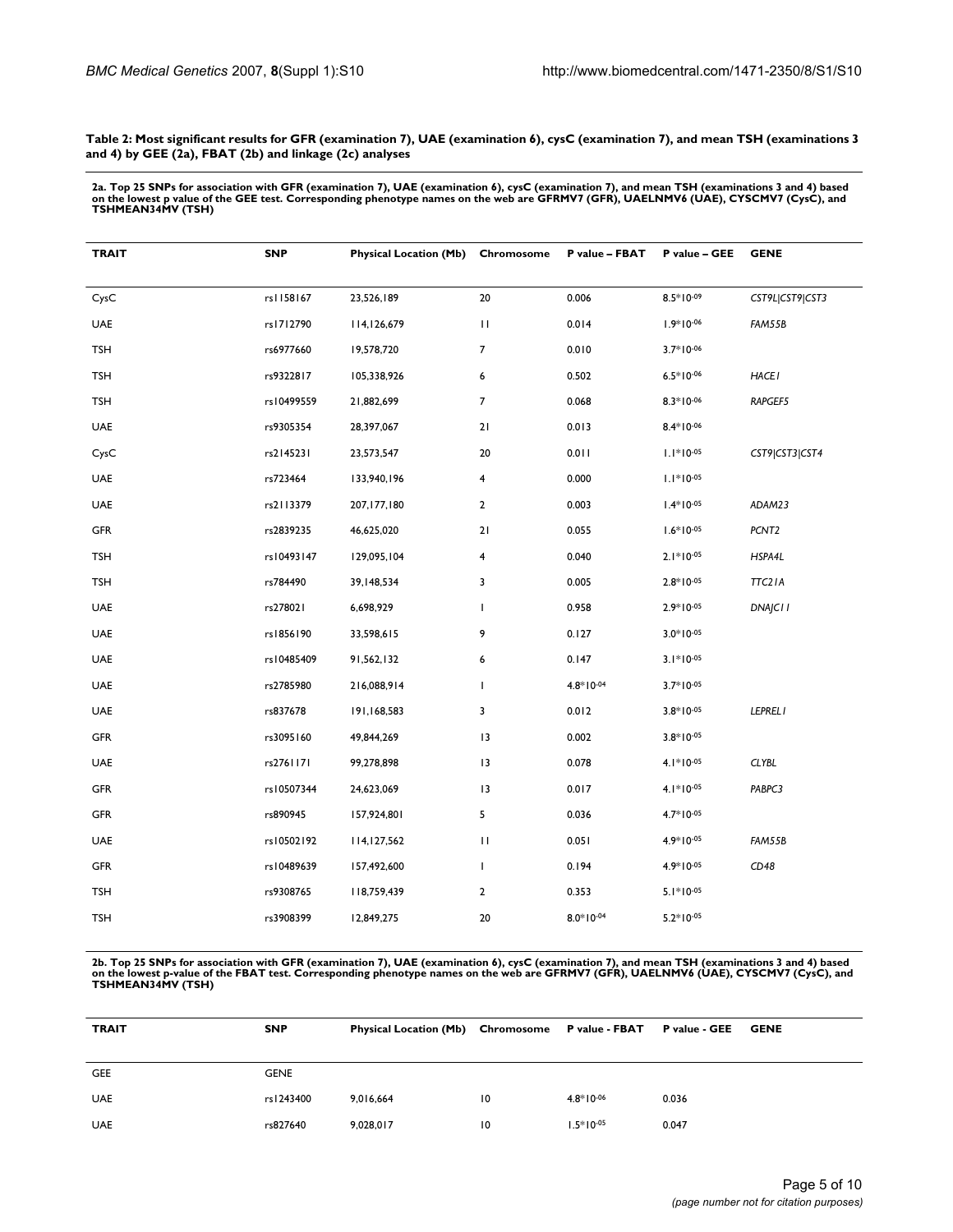| <b>UAE</b> | rs7315682  | 32,577,224   | 12              | $2.1*10-05$      | 0.28        | FGD4           |
|------------|------------|--------------|-----------------|------------------|-------------|----------------|
| <b>GFR</b> | rs6434804  | 196,589,899  | $\mathbf{2}$    | $2.4*10-05$      | 0.003       | DNAH7          |
| <b>UAE</b> | rs1543468  | 230,655,160  | L               | $2.5*10-05$      | 0.253       | SLC35F3        |
| <b>UAE</b> | rs723464   | 133,940,196  | 4               | $2.7*10-05$      | $1.0*10-05$ |                |
| <b>TSH</b> | rs4128956  | 131,848,063  | 9               | $3.6*10-05$      | 0.355       |                |
| <b>TSH</b> | rs7865184  | 14,677,867   | 9               | $3.9*10-05$      | 0.082       | ZDHHC21        |
| CysC       | rs563754   | 61,068,849   | 8               | $4.7*10^{-05}$   | 0.002       |                |
| <b>GFR</b> | rs2885618  | 41,244,839   | 8               | $4.8*10-05$      | $1.0*10-04$ |                |
| <b>TSH</b> | rs701801   | 100,166,859  | $\overline{10}$ | $5.8*10-05$      | 0.090       | HPS I          |
| <b>UAE</b> | rs33855    | 171,124,642  | 5               | $6.2*10-05$      | 0.192       |                |
| <b>GFR</b> | rs10483741 | 61,059,454   | 4               | $6.3*10-05$      | 0.298       | <b>PRKCH</b>   |
| CysC       | rs2121267  | 46,461,040   | $\mathbf{2}$    | $6.6*10-05$      | 0.002       | <b>EPASI</b>   |
| CysC       | rs1400306  | 83,256,163   | $\mathbf{H}$    | $7.2*10-05$      | 0.061       |                |
| <b>TSH</b> | rs1223531  | 13,255,521   | 6               | $8.0*10-05$      | 0.123       | <b>PHACTRI</b> |
| CysC       | rs10504244 | 59, 147, 328 | 8               | $8.3*10-05$      | 0.005       |                |
| <b>UAE</b> | rs2374688  | 106,175,669  | 12              | $9.1*10-05$      | 0.087       | BTBD11         |
| UAE        | rs10519012 | 58,333,458   | 15              | $1.0*10-04$      | 0.088       |                |
| CysC       | rs1931619  | 82,682,388   | 6               | $1.0*10-04$      | 0.05        |                |
| <b>UAE</b> | rs10501264 | 41,387,406   | $\mathbf{H}$    | $1.1*10-04$      | $7.2*10-04$ |                |
| <b>UAE</b> | rs10492025 | 111,735,770  | 12              | $1.1*10-04$      | 0.41        | RPH3A          |
| <b>UAE</b> | rs2056694  | 128,517,768  | 7 <sup>7</sup>  | $1.1*10-04$      | 0.1         |                |
| <b>UAE</b> | rs8113386  | 16,332,871   | 9               | $1.1*10-04$      | 0.053       | KLF2           |
| <b>TSH</b> | rs295136   | 200,966,508  | 2               | $1.3 * 10^{-04}$ | 0.64        |                |
|            |            |              |                 |                  |             |                |

**Table 2: Most significant results for GFR (examination 7), UAE (examination 6), cysC (examination 7), and mean TSH (examinations 3 and 4) by GEE (2a), FBAT (2b) and linkage (2c) analyses** *(Continued)*

2c. Magnitude and Location of Peak LOD scores for regions in which LOD exceeds 2.5.\* Corresponding phenotype names on the web are<br>PHOSPHORUSMV2 (serum phosphorous), URICACIDMV2 (uric acid), SCRLNMVNL6 (serum creatinine exa

| Trait                     | <b>SNP</b> | Chromosome     | <b>Physical</b><br>location (Mb) | <b>LOD 1.5</b><br>(Lower; Mb) | <b>LOD 1.5</b><br>(Upper; Mb) | <b>LOD</b> |
|---------------------------|------------|----------------|----------------------------------|-------------------------------|-------------------------------|------------|
| Serum Phosphorous         | rs754958   | 8              | 134307953                        | 130413367                     | 139409406                     | 4.33       |
| Uric acid                 | rs10495487 | $\overline{2}$ | 2310945                          | 107241                        | 3787803                       | 4.28       |
| Serum creatinine (exam 6) | rs10489578 |                | 229251990                        | 224108350                     | 230301885                     | 3.35       |
| Luteinizing Hormone       | rs10515134 | 17             | 52218447                         | 45043525                      | 59136652                      | 3.17       |
| GFR (exam 6)              | rs10489578 |                | 229251990                        | 220881707                     | 230301885                     | 3.08       |
| Serum Calcium             | rs10484370 | 6              | 18686366                         | 10181754                      | 21792915                      | 3.03       |
| GFR (exam 7)              | rs10511176 | 3              | 100809191                        | 73551217                      | 103238533                     | 2.79       |
| Serum creatinine (exam 5) | rs10502302 | 18             | 2542886                          | 156277                        | 3857290                       | 2.51       |
|                           |            |                |                                  |                               |                               |            |

\*All traits are multivariable-adjusted; see Table 1 for specific covariate adjustments.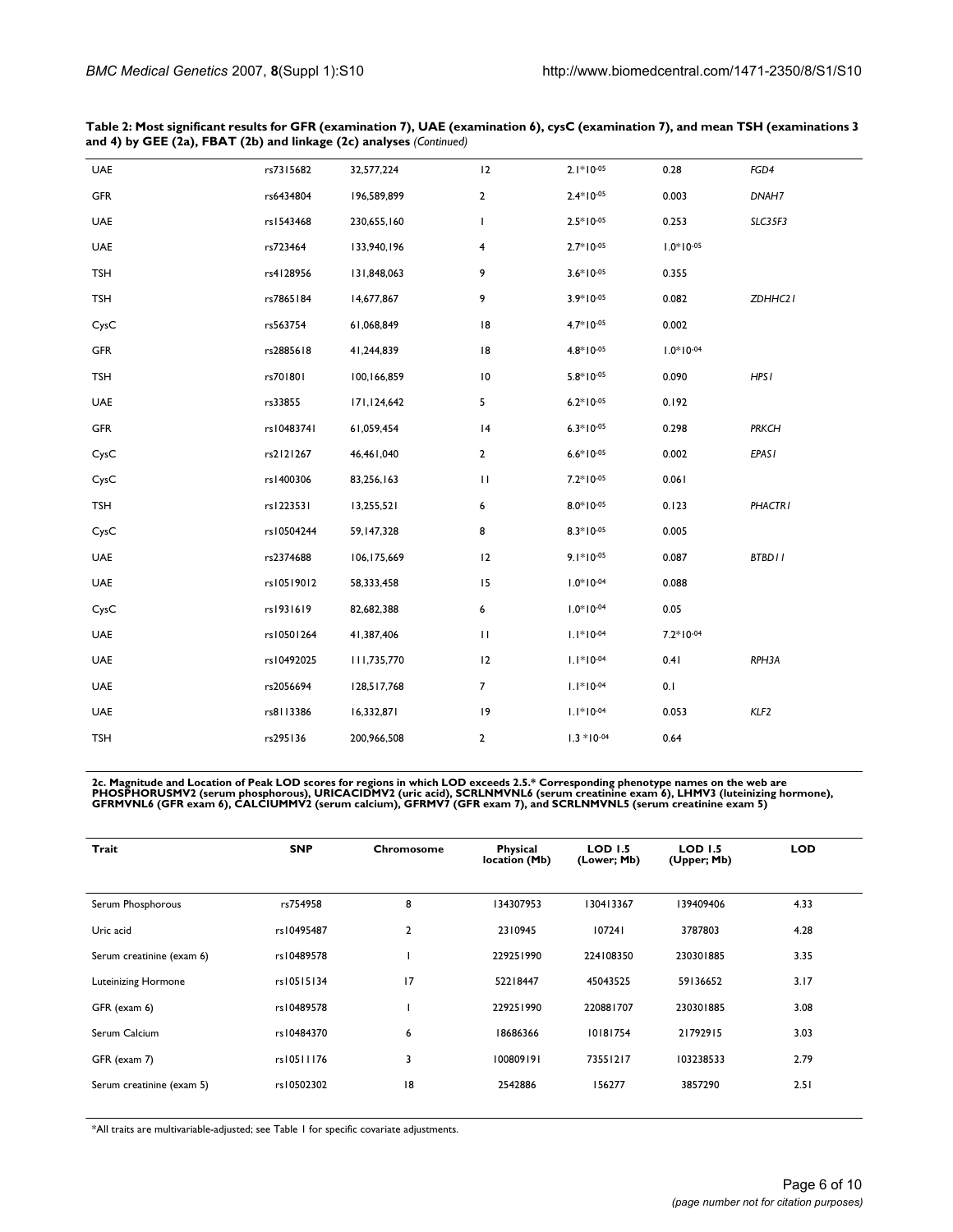| Trait      | chromosome     | SNP (rsID) | Physical Location | Genes (in or near) | Mean p-value (GEE) | Mean p-value (FBAT) |
|------------|----------------|------------|-------------------|--------------------|--------------------|---------------------|
| <b>GFR</b> | 21             | rs2839235  | 46625020          | PCNT <sub>2</sub>  | $6.3*10-4$         | 0.281               |
| <b>GFR</b> | 17             | rs10512437 | 27046466          |                    | 0.002              | 0.197               |
| <b>GFR</b> | 3              | rs2480555  | 70785310          | <b>DACHI</b>       | 0.003              | 0.006               |
| <b>GFR</b> | 7              | rs10486135 | 11301740          |                    | 0.004              | 0.142               |
| <b>GFR</b> | 7              | rs727087   | 8244570           | ICA I              | 0.004              | 0.223               |
| <b>GFR</b> | 3              | rs1005066  | 70790573          | <b>DACHI</b>       | 0.004              | 0.022               |
| <b>GFR</b> | 18             | rs2885618  | 41244839          | <b>SETBPI</b>      | 0.004              | 0.024               |
| <b>GFR</b> | $\overline{2}$ | rs10496887 | 142198571         | <b>LRPIB</b>       | 0.005              | 0.091               |
| <b>UAE</b> | $\mathbf{H}$   | rs1712790  | 114126679         | FAM55D             | $9.1*10-07$        | 0.009               |
| <b>UAE</b> | 6              | rs10485409 | 91562132          | EPHA7              | $1.0*10-05$        | 0.067               |
| <b>UAE</b> | 21             | rs9305354  | 28397067          |                    | $1.9*10^{-05}$     | 0.018               |
| <b>UAE</b> | $\mathbf{H}$   | rs10502192 | 114127562         | <b>FAM55D</b>      | $3.6*10-05$        | 0.041               |
| <b>UAE</b> |                | rs2077678  | 75246848          |                    | $4.4*10-05$        | 0.022               |
| <b>UAE</b> | 4              | rs723464   | 133940196         |                    | $4.9*10^{-05}$     | 0.000               |
| <b>UAE</b> | 21             | rs9305355  | 28397088          |                    | $5.0*10-05$        | 0.011               |
| <b>UAE</b> | 6              | rs10484587 | 143183270         | <b>AIGI</b>        | $5.2*10-05$        | 0.032               |
| <b>TSH</b> | 7              | rs6977660  | 19578720          |                    | $1.6*10^{-05}$     | 0.022               |
| <b>TSH</b> | 4              | rs10493147 | 129095104         | HSPA4L             | $2.1*10-05$        | 0.019               |
| <b>TSH</b> | 7              | rs10499559 | 21882699          | DNAH <sub>11</sub> | $2.8*10-05$        | 0.111               |
| <b>TSH</b> | 6              | rs9322817  | 105338926         |                    | $7.4*10-05$        | 0.576               |
| TSH        | 2              | rs9308765  | 118759439         | <b>INSIG2</b>      | $7.7*10^{-05}$     | 0.404               |
| <b>TSH</b> | 6              | rs6942231  | 105298507         |                    | $1.6*10-04$        | 0.541               |
| <b>TSH</b> | 7              | rs10486365 | 19574604          |                    | $1.9*10-04$        | 0.221               |
| TSH        | 7              | rs10486653 | 34484903          | <b>BMPER</b>       | $2.7*10-04$        | 0.252               |

**Table 3: SNPs showing the top 8 significant association with multiple measurements of GFR, UACR, or TSH phenotypes.\* Corresponding phenotype names on the web are GFRMV7 (GFR), UAELNMV6 (UAE), and TSHMEAN34MV (TSH).**

\*see details in methods for criteria for generating mean p-value

#### **Table 4: Results on Association Analysis for Candidate Genes**

**4a. Results of GEE analysis between SNPs in the** *CST***3 and** *APOE* **candidate genes and the kidney function traits with p-value < 0.05. Corresponding phenotype names on the web are CYSMV7 (CysC) and CKDMV7 (CKD).**

| Candidate<br>gene | <b>PHENOTYPE</b>  | <b>SNP</b> | <b>CHROMOSO</b><br><b>ME</b> | Location   | Minor allele<br>$frequency$ %) | P value<br>(GEE) | Partial R <sup>2</sup>   |
|-------------------|-------------------|------------|------------------------------|------------|--------------------------------|------------------|--------------------------|
| CST <sub>3</sub>  | C <sub>YS</sub> C | rs1158167  | 20                           | 23.526.189 | 21                             | $8.0 * 10^{-9}$  | 2.5                      |
| CST <sub>3</sub>  | C <sub>YS</sub> C | rs2145231  | 20                           | 23,573,547 | 15                             | $1.1*10-5$       | 1.2                      |
| CST <sub>3</sub>  | C <sub>YS</sub> C | rs726217   | 20                           | 23,532,116 | 38                             | $3.1*10-4$       | 0.8                      |
| CST <sub>3</sub>  | C <sub>YS</sub> C | rs911122   | 20                           | 23.573.746 | 37                             | 0.007            | $\mathsf{L}$             |
| <b>APOE</b>       | <b>CKD</b>        | rs3760626  | ۱9                           | 50.148.945 | 45                             | 0.04             | $\overline{\phantom{a}}$ |

**4b. Results of FBAT analysis between SNPs in the** *CST***3 candidate gene and kidney function traits with p-value < 0.05. Corresponding phenotype names on the web are CYSMV7 (CysC) and UAEGE30HTNMV6 (UAE** ≥ **30 mg/g)**

| Candidate<br>gene | PHENOTYPE SNP     |           | <b>CHROMOSO</b><br><b>ME</b> | Location   | <b>P-value</b> |
|-------------------|-------------------|-----------|------------------------------|------------|----------------|
| CST <sub>3</sub>  | C <sub>YS</sub> C | rs1158167 | 20                           | 23,526,189 | 0.006          |
| CST <sub>3</sub>  | $C$ ys $C$        | rs2145231 | 20                           | 23,573,547 | 0.011          |
| CST <sub>3</sub>  | $UAE \geq 30*$    | rs911122  | 20                           | 23.573.746 | 0.032          |

\*In a sample enriched for hypertensive individuals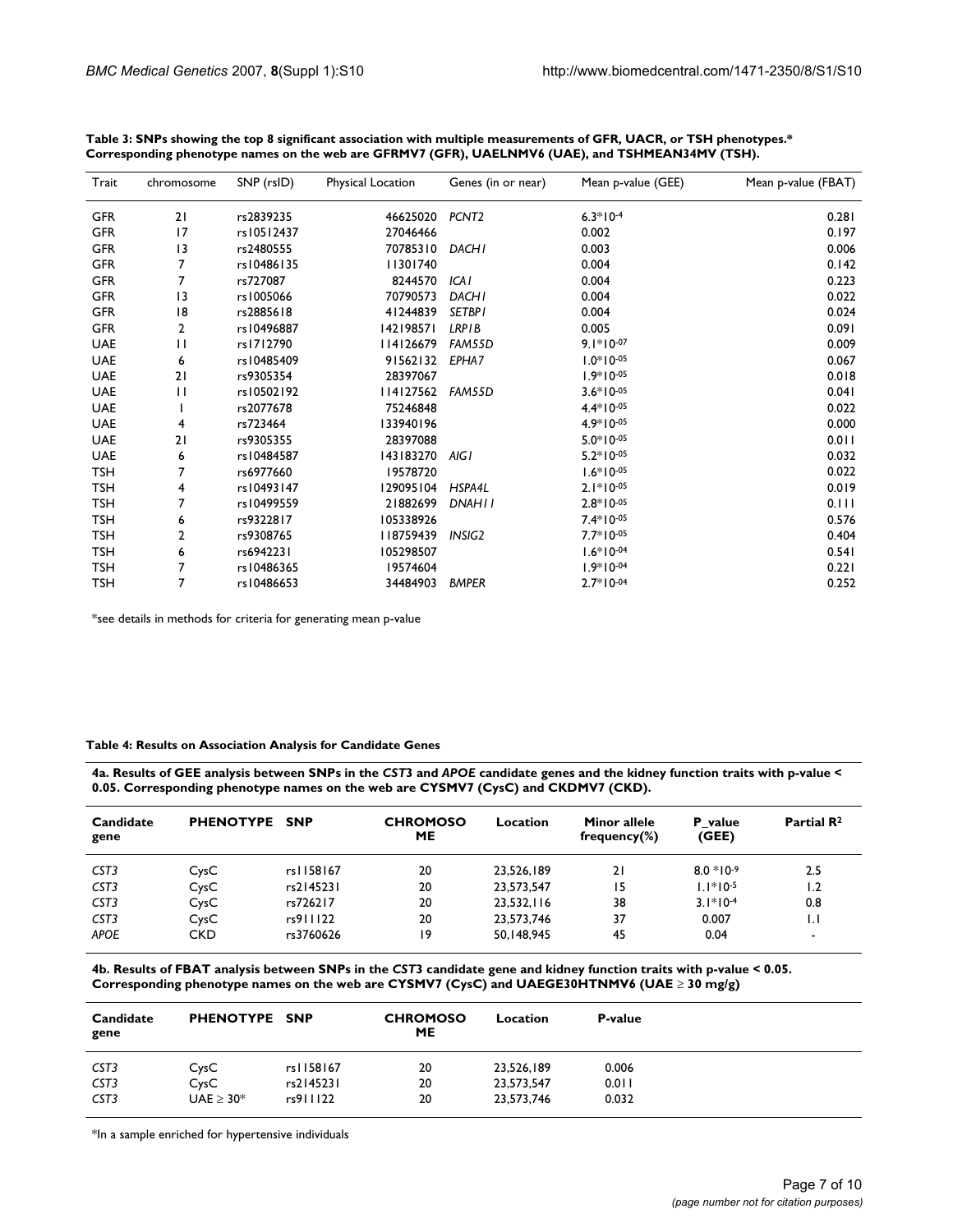also have excellent assessment of potential confounders that we are able to adjust for in our residual creation. Because the Framingham Heart Study has measured multiple traits, we are able to examine phenotype clustering. Limitations exist as well. Kidney function was ascertained by a single serum creatinine measure, which may lead to misclassification. Our sample was not selected for CKD, and as a result, affected individuals had moderate CKD as reflected by the median eGFR of 53.7 ml/min/1.73 m<sup>2</sup> among participants with CKD. The MDRD equation, which was used to estimate GFR, has been shown to underestimate GFR by 29% in healthy individuals [51]; therefore, we may have introduced additional misclassification into our trait definition. We used a spot urine specimen to assess UAE instead of a 24-hour collection. However, spot UAE approximates 24-hour collections [40], and are not prone to the error inherent in collecting 24-hour urine specimens. We used cysC as a continuous trait and did not use transforming equations to estimate GFR, as most existing equations have been developed in small, selected samples [52,53], or developed using immunoturbimetric method [53,54] instead of nephelometry and therefore we did not feel as though they were appropriate for use in our large population-based cohort. Further, we used cystatin C as a marker of kidney function but can not rule out that it may also reflect cardiovascular disease risk above and beyond its relation to kidney function [55-59]. Our focus on multivariable models may have led us to miss important bivariate associations between SNPs and measures of kidney function. Given that our findings have not yet been replicated, many p-values may represent false positive findings. We used TSH as an indicator of thyroid function, as we do not have measures of free thyroxine or a reliable assessment of thyroid disease in our study sample. Our sample is neither ethnically diverse nor nationally representative, and it is uncertain how our results would apply to other ethnic groups. However, in genetics studies, sample homogeneity is beneficial in order to reduce population stratification. For limitations pertaining to our genotyping or statistical methods, please see the Overview [37].

#### **Conclusion**

Kidney function traits and TSH are associated with SNPs on the Affymetrix 100K SNP GeneChip. Replication of association between these traits and SNPs requires followup in independent samples. These data will serve as a valuable resource for replication as more SNPs associated with kidney function and endocrine traits are identified.

#### **Abbreviations**

CKD = chronic kidney disease; cysC = cystatin-C; DHEAS = dehydroepiandrosterone sulfate; FBAT = family-based association tests; FSH = follicle stimulating hormone; GEE = generalized estimating equations; GFR = glomerular filtration rate; LD = linkage disequilibrium; LH = luteinizing hormone; MDRD = Modification of Diet in Renal Disease; SNP = single nucleotide polymorphism; TSH = thyroid stimulating hormone; UAE = urinary albumin excretion.

## **Competing interests**

The authors declare that they have no competing interests.

## **Authors' contributions**

SH generated the phenotype data, participated in the analysis, and drafted the manuscript. CF helped generate the phenotype data, interpret the results, and draft the manuscript. QY generated the phenotype data, interpreted the results, and helped draft the manuscript. JBM helped generate the phenotype data, interpret the results, and revised the manuscript critically for important intellectual content; and has given final approval of the version to be published. EP assisted in the acquisition and cleaning of the TSH data and critically reviewed a draft of the manuscript. All authors gave final approval to the manuscript.

## **Acknowledgements**

The Framingham Study is supported by N01-HC 25195. Dr Meigs is supported by an American Diabetes Association Career Development Award. The study was also supported by donation of urinary albumin excretion assay reagents from Roche Diagnostics Inc. A portion of the research was conducted using the BU Linux Cluster for Genetic Analysis (LinGA) funded by the NIH NCRR (National Center for Research Resources) Shared Instrumentation grant (1S10RR163736-01A1). The investigators would like to recognize the Framingham Heart Study participants and the following collaborators: Martin Larson, Daniel Levy, Emelia J. Benjamin, Joanne M. Murabito, and Ramachandran S. Vasan.

This article has been published as part of *BMC Medical Genetics* Volume 8 Supplement 1, 2007: The Framingham Heart Study 100,000 single nucleotide polymorphisms resource. The full contents of the supplement are available online at<http://www.biomedcentral.com/1471-2350/8?issue=S1>.

#### **References**

- 1. Coresh J, Astor BC, Greene T, Eknoyan G, Levey AS: **[Prevalence of](http://www.ncbi.nlm.nih.gov/entrez/query.fcgi?cmd=Retrieve&db=PubMed&dopt=Abstract&list_uids=12500213) [chronic kidney disease and decreased kidney function in the](http://www.ncbi.nlm.nih.gov/entrez/query.fcgi?cmd=Retrieve&db=PubMed&dopt=Abstract&list_uids=12500213) adult US population: Third National Health and Nutrition [Examination Survey.](http://www.ncbi.nlm.nih.gov/entrez/query.fcgi?cmd=Retrieve&db=PubMed&dopt=Abstract&list_uids=12500213)** *Am J Kidney Dis* 2003, **41:**1-12.
- 2. Manjunath G, Tighiouart H, Ibrahim H, MacLeod B, Salem DN, Griffith JL, Coresh J, Levey AS, Sarnak MJ: **[Level of kidney function as a](http://www.ncbi.nlm.nih.gov/entrez/query.fcgi?cmd=Retrieve&db=PubMed&dopt=Abstract&list_uids=12570944) [risk factor for atherosclerotic cardiovascular outcomes in](http://www.ncbi.nlm.nih.gov/entrez/query.fcgi?cmd=Retrieve&db=PubMed&dopt=Abstract&list_uids=12570944) [the community.](http://www.ncbi.nlm.nih.gov/entrez/query.fcgi?cmd=Retrieve&db=PubMed&dopt=Abstract&list_uids=12570944)** *J Am Coll Cardiol* 2003, **41:**47-55.
- 3. Manjunath G, Tighiouart H, Coresh J, MacLeod B, Salem DN, Griffith JL, Levey AS, Sarnak MJ: **[Level of kidney function as a risk factor](http://www.ncbi.nlm.nih.gov/entrez/query.fcgi?cmd=Retrieve&db=PubMed&dopt=Abstract&list_uids=12631096) [for cardiovascular outcomes in the elderly.](http://www.ncbi.nlm.nih.gov/entrez/query.fcgi?cmd=Retrieve&db=PubMed&dopt=Abstract&list_uids=12631096)** *Kidney Int* 2003, **63:**1121-1129.
- 4. Mann JF, Gerstein HC, Pogue J, Bosch J, Yusuf S: **[Renal insufficiency](http://www.ncbi.nlm.nih.gov/entrez/query.fcgi?cmd=Retrieve&db=PubMed&dopt=Abstract&list_uids=11304102) [as a predictor of cardiovascular outcomes and the impact of](http://www.ncbi.nlm.nih.gov/entrez/query.fcgi?cmd=Retrieve&db=PubMed&dopt=Abstract&list_uids=11304102) [ramipril: the HOPE randomized trial.](http://www.ncbi.nlm.nih.gov/entrez/query.fcgi?cmd=Retrieve&db=PubMed&dopt=Abstract&list_uids=11304102)** *Ann Intern Med* 2001, **134:**629-636.
- 5. Fried LF, Shlipak MG, Crump C, Bleyer AJ, Gottdiener JS, Kronmal RA, Kuller LH, Newman AB: **[Renal insufficiency as a predictor of](http://www.ncbi.nlm.nih.gov/entrez/query.fcgi?cmd=Retrieve&db=PubMed&dopt=Abstract&list_uids=12706933) [cardiovascular outcomes and mortality in elderly individuals.](http://www.ncbi.nlm.nih.gov/entrez/query.fcgi?cmd=Retrieve&db=PubMed&dopt=Abstract&list_uids=12706933)** *J Am Coll Cardiol* 2003, **41:**1364-1372.
- 6. O'Hare AM, Vittinghoff E, Hsia J, Shlipak MG: **[Renal insufficiency](http://www.ncbi.nlm.nih.gov/entrez/query.fcgi?cmd=Retrieve&db=PubMed&dopt=Abstract&list_uids=15034108) [and the risk of lower extremity peripheral arterial disease:](http://www.ncbi.nlm.nih.gov/entrez/query.fcgi?cmd=Retrieve&db=PubMed&dopt=Abstract&list_uids=15034108) results from the heart and estrogen/progestin replacement [study \(HERS\).](http://www.ncbi.nlm.nih.gov/entrez/query.fcgi?cmd=Retrieve&db=PubMed&dopt=Abstract&list_uids=15034108)** *J Am Soc Nephrol* 2004, **15:**1046-1051.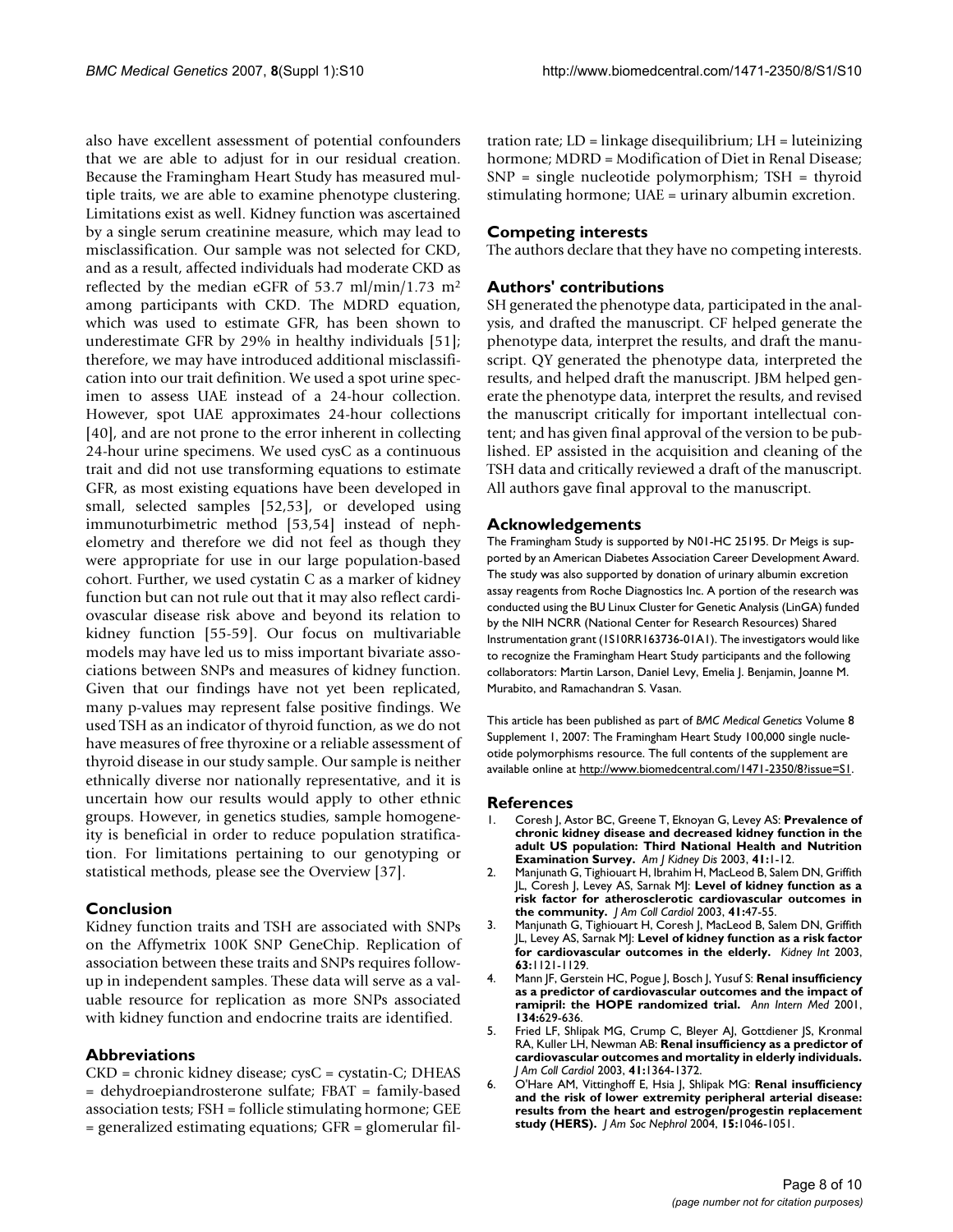- 7. Weiner DE, Tighiouart H, Amin MG, Stark PC, MacLeod B, Griffith JL, Salem DN, Levey AS, Sarnak MJ: **[Chronic kidney disease as a](http://www.ncbi.nlm.nih.gov/entrez/query.fcgi?cmd=Retrieve&db=PubMed&dopt=Abstract&list_uids=15100371) [risk factor for cardiovascular disease and all-cause mortality:](http://www.ncbi.nlm.nih.gov/entrez/query.fcgi?cmd=Retrieve&db=PubMed&dopt=Abstract&list_uids=15100371) [a pooled analysis of community-based studies.](http://www.ncbi.nlm.nih.gov/entrez/query.fcgi?cmd=Retrieve&db=PubMed&dopt=Abstract&list_uids=15100371)** *J Am Soc Nephrol* 2004, **15:**1307-1315.
- 8. Culleton BF, Larson MG, Wilson PW, Evans JC, Parfrey PS, Levy D: **[Cardiovascular disease and mortality in a community-based](http://www.ncbi.nlm.nih.gov/entrez/query.fcgi?cmd=Retrieve&db=PubMed&dopt=Abstract&list_uids=10594797)** [cohort with mild renal insufficiency.](http://www.ncbi.nlm.nih.gov/entrez/query.fcgi?cmd=Retrieve&db=PubMed&dopt=Abstract&list_uids=10594797) **56:**2214-2219.
- 9. Fox CS, Larson MG, Leip EP, Culleton B, Wilson PW, Levy D: **[Pre](http://www.ncbi.nlm.nih.gov/entrez/query.fcgi?cmd=Retrieve&db=PubMed&dopt=Abstract&list_uids=14970063)[dictors of new-onset kidney disease in a community-based](http://www.ncbi.nlm.nih.gov/entrez/query.fcgi?cmd=Retrieve&db=PubMed&dopt=Abstract&list_uids=14970063) [population.](http://www.ncbi.nlm.nih.gov/entrez/query.fcgi?cmd=Retrieve&db=PubMed&dopt=Abstract&list_uids=14970063)** *JAMA* 2004, **291:**844-850.
- 10. Muntner P, Hamm LL, Kusek JW, Chen J, Whelton PK, He J: **[The](http://www.ncbi.nlm.nih.gov/entrez/query.fcgi?cmd=Retrieve&db=PubMed&dopt=Abstract&list_uids=14706967) [prevalence of nontraditional risk factors for coronary heart](http://www.ncbi.nlm.nih.gov/entrez/query.fcgi?cmd=Retrieve&db=PubMed&dopt=Abstract&list_uids=14706967) [disease in patients with chronic kidney disease.](http://www.ncbi.nlm.nih.gov/entrez/query.fcgi?cmd=Retrieve&db=PubMed&dopt=Abstract&list_uids=14706967)** *Ann Intern Med* 2004, **140:**9-17.
- Adler AI, Stevens RJ, Manley SE, Bilous RW, Cull CA, Holman RR: **[Development and progression of nephropathy in type 2 dia](http://www.ncbi.nlm.nih.gov/entrez/query.fcgi?cmd=Retrieve&db=PubMed&dopt=Abstract&list_uids=12472787)betes: The United Kingdom Prospective Diabetes Study [\(UKPDS 64\).](http://www.ncbi.nlm.nih.gov/entrez/query.fcgi?cmd=Retrieve&db=PubMed&dopt=Abstract&list_uids=12472787)** *Kidney Int* 2003, **63:**225-232.
- 12. Nelson RG, Bennett PH, Beck GJ, Tan M, Knowler WC, Mitch WE, Hirschman GH, Myers BD: **[Development and progression of](http://www.ncbi.nlm.nih.gov/entrez/query.fcgi?cmd=Retrieve&db=PubMed&dopt=Abstract&list_uids=8929360) [renal disease in Pima Indians with non-insulin-dependent](http://www.ncbi.nlm.nih.gov/entrez/query.fcgi?cmd=Retrieve&db=PubMed&dopt=Abstract&list_uids=8929360) [diabetes mellitus. Diabetic Renal Disease Study Group.](http://www.ncbi.nlm.nih.gov/entrez/query.fcgi?cmd=Retrieve&db=PubMed&dopt=Abstract&list_uids=8929360)** *N Engl J Med* 1996, **335:**1636-1642.
- 13. Peterson JC, Adler S, Burkart JM, Greene T, Hebert LA, Hunsicker LG, King AJ, Klahr S, Massry SG, Seifter JL: **[Blood pressure control,](http://www.ncbi.nlm.nih.gov/entrez/query.fcgi?cmd=Retrieve&db=PubMed&dopt=Abstract&list_uids=7574193) [proteinuria, and the progression of renal disease. The Modi](http://www.ncbi.nlm.nih.gov/entrez/query.fcgi?cmd=Retrieve&db=PubMed&dopt=Abstract&list_uids=7574193)[fication of Diet in Renal Disease Study.](http://www.ncbi.nlm.nih.gov/entrez/query.fcgi?cmd=Retrieve&db=PubMed&dopt=Abstract&list_uids=7574193)** *Ann Intern Med* 1995, **123:**754-762.
- 14. Maschio G, Alberti D, Janin G, Locatelli F, Mann JF, Motolese M, Ponticelli C, Ritz E, Zucchelli P: **[Effect of the angiotensin-converting](http://www.ncbi.nlm.nih.gov/entrez/query.fcgi?cmd=Retrieve&db=PubMed&dopt=Abstract&list_uids=8596594)[enzyme inhibitor benazepril on the progression of chronic](http://www.ncbi.nlm.nih.gov/entrez/query.fcgi?cmd=Retrieve&db=PubMed&dopt=Abstract&list_uids=8596594) renal insufficiency. The Angiotensin-Converting-Enzyme [Inhibition in Progressive Renal Insufficiency Study Group.](http://www.ncbi.nlm.nih.gov/entrez/query.fcgi?cmd=Retrieve&db=PubMed&dopt=Abstract&list_uids=8596594)** *N Engl J Med* 1996, **334:**939-945.
- 15. Garg AX, Kiberd BA, Clark WF, Haynes RB, Clase CM: **[Albuminu](http://www.ncbi.nlm.nih.gov/entrez/query.fcgi?cmd=Retrieve&db=PubMed&dopt=Abstract&list_uids=12028457)[ria and renal insufficiency prevalence guides population](http://www.ncbi.nlm.nih.gov/entrez/query.fcgi?cmd=Retrieve&db=PubMed&dopt=Abstract&list_uids=12028457) [screening: results from the NHANES III.](http://www.ncbi.nlm.nih.gov/entrez/query.fcgi?cmd=Retrieve&db=PubMed&dopt=Abstract&list_uids=12028457)** *Kidney Int* 2002, **61:**2165-2175.
- 16. Lei HH, Perneger TV, Klag MJ, Whelton PK, Coresh J: **[Familial](http://www.ncbi.nlm.nih.gov/entrez/query.fcgi?cmd=Retrieve&db=PubMed&dopt=Abstract&list_uids=9644638) [aggregation of renal disease in a population-based case-con](http://www.ncbi.nlm.nih.gov/entrez/query.fcgi?cmd=Retrieve&db=PubMed&dopt=Abstract&list_uids=9644638)[trol study.](http://www.ncbi.nlm.nih.gov/entrez/query.fcgi?cmd=Retrieve&db=PubMed&dopt=Abstract&list_uids=9644638)** *J Am Soc Nephrol* 1998, **9:**1270-1276.
- 17. DeWan AT, Arnett DK, Atwood LD, Province MA, Lewis CE, Hunt SC, Eckfeldt J: **[A genome scan for renal function among hyper](http://www.ncbi.nlm.nih.gov/entrez/query.fcgi?cmd=Retrieve&db=PubMed&dopt=Abstract&list_uids=11115379)[tensives: the HyperGEN study.](http://www.ncbi.nlm.nih.gov/entrez/query.fcgi?cmd=Retrieve&db=PubMed&dopt=Abstract&list_uids=11115379)** *Am J Hum Genet* 2001, **68:**136-144.
- 18. Cohn DH, Shohat T, Yahav M, Ilan T, Rechavi G, King L, Shohat M: **[A](http://www.ncbi.nlm.nih.gov/entrez/query.fcgi?cmd=Retrieve&db=PubMed&dopt=Abstract&list_uids=10930359) [locus for an autosomal dominant form of progressive renal](http://www.ncbi.nlm.nih.gov/entrez/query.fcgi?cmd=Retrieve&db=PubMed&dopt=Abstract&list_uids=10930359) [failure and hypertension at chromosome 1q21.](http://www.ncbi.nlm.nih.gov/entrez/query.fcgi?cmd=Retrieve&db=PubMed&dopt=Abstract&list_uids=10930359)** *Am J Hum Genet* 2000, **67:**647-651.
- 19. Freedman BI, Rich SS, Yu H, Roh BH, Bowden DW: **[Linkage heter](http://www.ncbi.nlm.nih.gov/entrez/query.fcgi?cmd=Retrieve&db=PubMed&dopt=Abstract&list_uids=12164858)[ogeneity of end-stage renal disease on human chromosome](http://www.ncbi.nlm.nih.gov/entrez/query.fcgi?cmd=Retrieve&db=PubMed&dopt=Abstract&list_uids=12164858) [10.](http://www.ncbi.nlm.nih.gov/entrez/query.fcgi?cmd=Retrieve&db=PubMed&dopt=Abstract&list_uids=12164858)** *Kidney Int* 2002, **62:**770-774.
- 20. Hunt SC, Hasstedt SJ, Coon H, Camp NJ, Cawthon RM, Wu LL, Hopkins PN: **[Linkage of creatinine clearance to chromosome 10](http://www.ncbi.nlm.nih.gov/entrez/query.fcgi?cmd=Retrieve&db=PubMed&dopt=Abstract&list_uids=12234284) [in Utah pedigrees replicates a locus for end-stage renal dis](http://www.ncbi.nlm.nih.gov/entrez/query.fcgi?cmd=Retrieve&db=PubMed&dopt=Abstract&list_uids=12234284)[ease in humans and renal failure in the fawn-hooded rat.](http://www.ncbi.nlm.nih.gov/entrez/query.fcgi?cmd=Retrieve&db=PubMed&dopt=Abstract&list_uids=12234284)** *Kidney Int* 2002, **62:**1143-1148.
- 21. Hunt SC, Coon H, Hasstedt SJ, Cawthon RM, Camp NJ, Wu LL, Hopkins PN: **[Linkage of serum creatinine and glomerular filtra](http://www.ncbi.nlm.nih.gov/entrez/query.fcgi?cmd=Retrieve&db=PubMed&dopt=Abstract&list_uids=15177524)[tion rate to chromosome 2 in Utah pedigrees.](http://www.ncbi.nlm.nih.gov/entrez/query.fcgi?cmd=Retrieve&db=PubMed&dopt=Abstract&list_uids=15177524)** *Am J Hypertens* 2004, **17:**511-515.
- 22. Placha G, Poznik GD, Dunn J, Smiles A, Krolewski B, Glew T, Puppala S, Schneider J, Rogus JJ, Rich SS, Duggirala R, Warram JH, Krolewski AS: **[A genome-wide linkage scan for genes controlling varia](http://www.ncbi.nlm.nih.gov/entrez/query.fcgi?cmd=Retrieve&db=PubMed&dopt=Abstract&list_uids=17130480)[tion in renal function estimated by serum cystatin C levels in](http://www.ncbi.nlm.nih.gov/entrez/query.fcgi?cmd=Retrieve&db=PubMed&dopt=Abstract&list_uids=17130480) [extended families with type 2 diabetes.](http://www.ncbi.nlm.nih.gov/entrez/query.fcgi?cmd=Retrieve&db=PubMed&dopt=Abstract&list_uids=17130480)** *Diabetes* 2006, **55:**3358-3365.
- 23. Fox CS, Yang Q, Cupples LA, Guo CY, Larson MG, Leip EP, Wilson PW, Levy D: **[Genomewide Linkage Analysis to Serum Creati](http://www.ncbi.nlm.nih.gov/entrez/query.fcgi?cmd=Retrieve&db=PubMed&dopt=Abstract&list_uids=15339995)[nine, GFR, and Creatinine Clearance in a Community-Based](http://www.ncbi.nlm.nih.gov/entrez/query.fcgi?cmd=Retrieve&db=PubMed&dopt=Abstract&list_uids=15339995) [Population: The Framingham Heart Study.](http://www.ncbi.nlm.nih.gov/entrez/query.fcgi?cmd=Retrieve&db=PubMed&dopt=Abstract&list_uids=15339995)** *J Am Soc Nephrol* 2004, **15:**2457-2461.
- 24. Pontiroli AE, Monti LD, Pizzini A, Piatti P: **[Familial clustering of](http://www.ncbi.nlm.nih.gov/entrez/query.fcgi?cmd=Retrieve&db=PubMed&dopt=Abstract&list_uids=10977033) [arterial blood pressure, HDL cholesterol, and pro-insulin but](http://www.ncbi.nlm.nih.gov/entrez/query.fcgi?cmd=Retrieve&db=PubMed&dopt=Abstract&list_uids=10977033)**

**[not of insulin resistance and microalbuminuria in siblings of](http://www.ncbi.nlm.nih.gov/entrez/query.fcgi?cmd=Retrieve&db=PubMed&dopt=Abstract&list_uids=10977033) [patients with type 2 diabetes.](http://www.ncbi.nlm.nih.gov/entrez/query.fcgi?cmd=Retrieve&db=PubMed&dopt=Abstract&list_uids=10977033)** *Diabetes Care* 2000, **23:**1359-1364.

- 25. Forsblom CM, Kanninen T, Lehtovirta M, Saloranta C, Groop LC: **[Heritability of albumin excretion rate in families of patients](http://www.ncbi.nlm.nih.gov/entrez/query.fcgi?cmd=Retrieve&db=PubMed&dopt=Abstract&list_uids=10550421) [with Type II diabetes.](http://www.ncbi.nlm.nih.gov/entrez/query.fcgi?cmd=Retrieve&db=PubMed&dopt=Abstract&list_uids=10550421)** *Diabetologia* 1999, **42:**1359-1366.
- 26. Freedman BI, Beck SR, Rich SS, Heiss G, Lewis CE, Turner S, Province MA, Schwander KL, Arnett DK, Mellen BG: **[A genome-wide scan](http://www.ncbi.nlm.nih.gov/entrez/query.fcgi?cmd=Retrieve&db=PubMed&dopt=Abstract&list_uids=12925555) [for urinary albumin excretion in hypertensive families.](http://www.ncbi.nlm.nih.gov/entrez/query.fcgi?cmd=Retrieve&db=PubMed&dopt=Abstract&list_uids=12925555)** *Hypertension* 2003, **42:**291-296.
- 27. Iyengar SK, Fox KA, Schachere M, Manzoor F, Slaughter ME, Covic AM, Orloff SM, Hayden PS, Olson JM, Schelling JR, Sedor JR: **[Linkage](http://www.ncbi.nlm.nih.gov/entrez/query.fcgi?cmd=Retrieve&db=PubMed&dopt=Abstract&list_uids=12819328) [analysis of candidate loci for end-stage renal disease due to](http://www.ncbi.nlm.nih.gov/entrez/query.fcgi?cmd=Retrieve&db=PubMed&dopt=Abstract&list_uids=12819328) [diabetic nephropathy.](http://www.ncbi.nlm.nih.gov/entrez/query.fcgi?cmd=Retrieve&db=PubMed&dopt=Abstract&list_uids=12819328)** *J Am Soc Nephrol* 2003, **14:**S195-S201.
- 28. Chung KW, Ferrell RE, Ellis D, Barmada M, Moritz M, Finegold DN, Jaffe R, Vats A: **[African American hypertensive nephropathy](http://www.ncbi.nlm.nih.gov/entrez/query.fcgi?cmd=Retrieve&db=PubMed&dopt=Abstract&list_uids=12840782) [maps to a new locus on chromosome 9q31–q32.](http://www.ncbi.nlm.nih.gov/entrez/query.fcgi?cmd=Retrieve&db=PubMed&dopt=Abstract&list_uids=12840782)** *Am J Hum Genet* 2003, **73:**420-429.
- 29. Fox CS, Yang Q, Guo CY, Cupples LA, Wilson PW, Levy D, Meigs JB: **[Genome-wide linkage analysis to urinary microalbuminuria](http://www.ncbi.nlm.nih.gov/entrez/query.fcgi?cmd=Retrieve&db=PubMed&dopt=Abstract&list_uids=15610229) in a community-based sample: The Framingham Heart [Study.](http://www.ncbi.nlm.nih.gov/entrez/query.fcgi?cmd=Retrieve&db=PubMed&dopt=Abstract&list_uids=15610229)** *Kidney Int* 2005, **67:**70-74.
- 30. Hall R, Stanbury JB: **Familial studies of autoimmune thyroiditis.** *Clin Exp Immunol* 1967, **2(Suppl-25):**.
- 31. Tomer Y, Barbesino G, Greenberg DA, Concepcion E, Davies TF: **[Mapping the major susceptibility loci for familial Graves' and](http://www.ncbi.nlm.nih.gov/entrez/query.fcgi?cmd=Retrieve&db=PubMed&dopt=Abstract&list_uids=10599734) Hashimoto's diseases: evidence for genetic heterogeneity [and gene interactions.](http://www.ncbi.nlm.nih.gov/entrez/query.fcgi?cmd=Retrieve&db=PubMed&dopt=Abstract&list_uids=10599734)** *J Clin Endocrinol Metab* 1999, **84:**4656-4664.
- 32. Samollow PB, Perez G, Kammerer CM, Finegold D, Zwartjes PW, Havill LM, Comuzzie AG, Mahaney MC, Goring HH, Blangero J, Foley TP, Barmada MM: **[Genetic and environmental influences on](http://www.ncbi.nlm.nih.gov/entrez/query.fcgi?cmd=Retrieve&db=PubMed&dopt=Abstract&list_uids=15240603) [thyroid hormone variation in Mexican Americans.](http://www.ncbi.nlm.nih.gov/entrez/query.fcgi?cmd=Retrieve&db=PubMed&dopt=Abstract&list_uids=15240603)** *J Clin Endocrinol Metab* 2004, **89:**3276-3284.
- 33. Hansen PS, Brix TH, Sorensen TI, Kyvik KO, Hegedus L: **[Major](http://www.ncbi.nlm.nih.gov/entrez/query.fcgi?cmd=Retrieve&db=PubMed&dopt=Abstract&list_uids=15001606) [genetic influence on the regulation of the pituitary-thyroid](http://www.ncbi.nlm.nih.gov/entrez/query.fcgi?cmd=Retrieve&db=PubMed&dopt=Abstract&list_uids=15001606) [axis: a study of healthy Danish twins.](http://www.ncbi.nlm.nih.gov/entrez/query.fcgi?cmd=Retrieve&db=PubMed&dopt=Abstract&list_uids=15001606)** *J Clin Endocrinol Metab* 2004, **89:**1181-1187.
- 34. Meikle AW, Stringham JD, Woodward MG, Nelson JC: **[Hereditary](http://www.ncbi.nlm.nih.gov/entrez/query.fcgi?cmd=Retrieve&db=PubMed&dopt=Abstract&list_uids=3350909) [and environmental influences on the variation of thyroid](http://www.ncbi.nlm.nih.gov/entrez/query.fcgi?cmd=Retrieve&db=PubMed&dopt=Abstract&list_uids=3350909) [hormones in normal male twins.](http://www.ncbi.nlm.nih.gov/entrez/query.fcgi?cmd=Retrieve&db=PubMed&dopt=Abstract&list_uids=3350909)** *J Clin Endocrinol Metab* 1988, **66:**588-592.
- 35. Vaidya B, Imrie H, Perros P, Young ET, Kelly WF, Carr D, Large DM, Toft AD, Kendall-Taylor P, Pearce SH: **[Evidence for a new Graves](http://www.ncbi.nlm.nih.gov/entrez/query.fcgi?cmd=Retrieve&db=PubMed&dopt=Abstract&list_uids=10762555) [disease susceptibility locus at chromosome 18q21.](http://www.ncbi.nlm.nih.gov/entrez/query.fcgi?cmd=Retrieve&db=PubMed&dopt=Abstract&list_uids=10762555)** *Am J Hum Genet* 2000, **66:**1710-1714.
- 36. Hadj KH, Rebai A, Kaffel N, Abid M, Ayadi H: **[Evidence for linkage](http://www.ncbi.nlm.nih.gov/entrez/query.fcgi?cmd=Retrieve&db=PubMed&dopt=Abstract&list_uids=16426239) [and association between autoimmune thyroid diseases and](http://www.ncbi.nlm.nih.gov/entrez/query.fcgi?cmd=Retrieve&db=PubMed&dopt=Abstract&list_uids=16426239) [the 18q12–q21 region in a large Tunisian family.](http://www.ncbi.nlm.nih.gov/entrez/query.fcgi?cmd=Retrieve&db=PubMed&dopt=Abstract&list_uids=16426239)** *Int J Immunogenet* 2006, **33:**25-32.
- 37. Cupples LA, Arruda H, Benjamin EJ, D'Agostino RB Sr, Demissie S, DeStefano AL, Dupuis J, Falls K, Fox CS, Gottlieb DJ, Govindaraju DR, Guo CY, Hwang SJ, Kathiresan S, Kiel DP, Larson MG, Laramie JM, Levy D, Lunetta KL, Mailman MD, Manning AK, Meigs JB, Murabito JM, Newton-Cheh C, O'Connor GT, O'Donnell CJ, Pandey MA, Qiong Y, Seshadri S, Vasan RS, Wang ZY, Wolf PA, Atwood LD: **The Framingham Heart Study 100K SNP genome-wide association study resource: Overview of 17 phenotype working group reports.** *BMC Med Genet* 2007, **8(Suppl 1):**S1.
- 38. Levey AS, Bosch JP, Lewis JB, Greene T, Rogers N, Roth D: **[A more](http://www.ncbi.nlm.nih.gov/entrez/query.fcgi?cmd=Retrieve&db=PubMed&dopt=Abstract&list_uids=10075613) [accurate method to estimate glomerular filtration rate from](http://www.ncbi.nlm.nih.gov/entrez/query.fcgi?cmd=Retrieve&db=PubMed&dopt=Abstract&list_uids=10075613) serum creatinine: a new prediction equation. Modification of [Diet in Renal Disease Study Group.](http://www.ncbi.nlm.nih.gov/entrez/query.fcgi?cmd=Retrieve&db=PubMed&dopt=Abstract&list_uids=10075613)** *Ann Intern Med* 1999, **130:**461-470.
- 39. **[K/DOQI clinical practice guidelines for chronic kidney dis](http://www.ncbi.nlm.nih.gov/entrez/query.fcgi?cmd=Retrieve&db=PubMed&dopt=Abstract&list_uids=11904577)[ease : evaluation, classification, and stratification. Kidney](http://www.ncbi.nlm.nih.gov/entrez/query.fcgi?cmd=Retrieve&db=PubMed&dopt=Abstract&list_uids=11904577) [Disease Outcome Quality Initiative.](http://www.ncbi.nlm.nih.gov/entrez/query.fcgi?cmd=Retrieve&db=PubMed&dopt=Abstract&list_uids=11904577)** *Am J Kidney Dis* 2002, **39:**S1-246.
- 40. Nathan DM, Rosenbaum C, Protasowicki VD: **[Single-void urine](http://www.ncbi.nlm.nih.gov/entrez/query.fcgi?cmd=Retrieve&db=PubMed&dopt=Abstract&list_uids=3622198) [samples can be used to estimate quantitative microalbu](http://www.ncbi.nlm.nih.gov/entrez/query.fcgi?cmd=Retrieve&db=PubMed&dopt=Abstract&list_uids=3622198)[minuria.](http://www.ncbi.nlm.nih.gov/entrez/query.fcgi?cmd=Retrieve&db=PubMed&dopt=Abstract&list_uids=3622198)** *Diabetes Care* 1987, **10:**414-418.
- 41. Bakker AJ: **[Detection of microalbuminuria. Receiver operat](http://www.ncbi.nlm.nih.gov/entrez/query.fcgi?cmd=Retrieve&db=PubMed&dopt=Abstract&list_uids=10333950)[ing characteristic curve analysis favors albumin-to-creati](http://www.ncbi.nlm.nih.gov/entrez/query.fcgi?cmd=Retrieve&db=PubMed&dopt=Abstract&list_uids=10333950)[nine ratio over albumin concentration.](http://www.ncbi.nlm.nih.gov/entrez/query.fcgi?cmd=Retrieve&db=PubMed&dopt=Abstract&list_uids=10333950)** *Diabetes Care* 1999, **22:**307-313.
- 42. Parikh NI, Hwang SJ, Larson MG, Meigs JB, Levy D, Fox CS: **[Cardio](http://www.ncbi.nlm.nih.gov/entrez/query.fcgi?cmd=Retrieve&db=PubMed&dopt=Abstract&list_uids=17000946)[vascular disease risk factors in chronic kidney disease: over](http://www.ncbi.nlm.nih.gov/entrez/query.fcgi?cmd=Retrieve&db=PubMed&dopt=Abstract&list_uids=17000946)-**